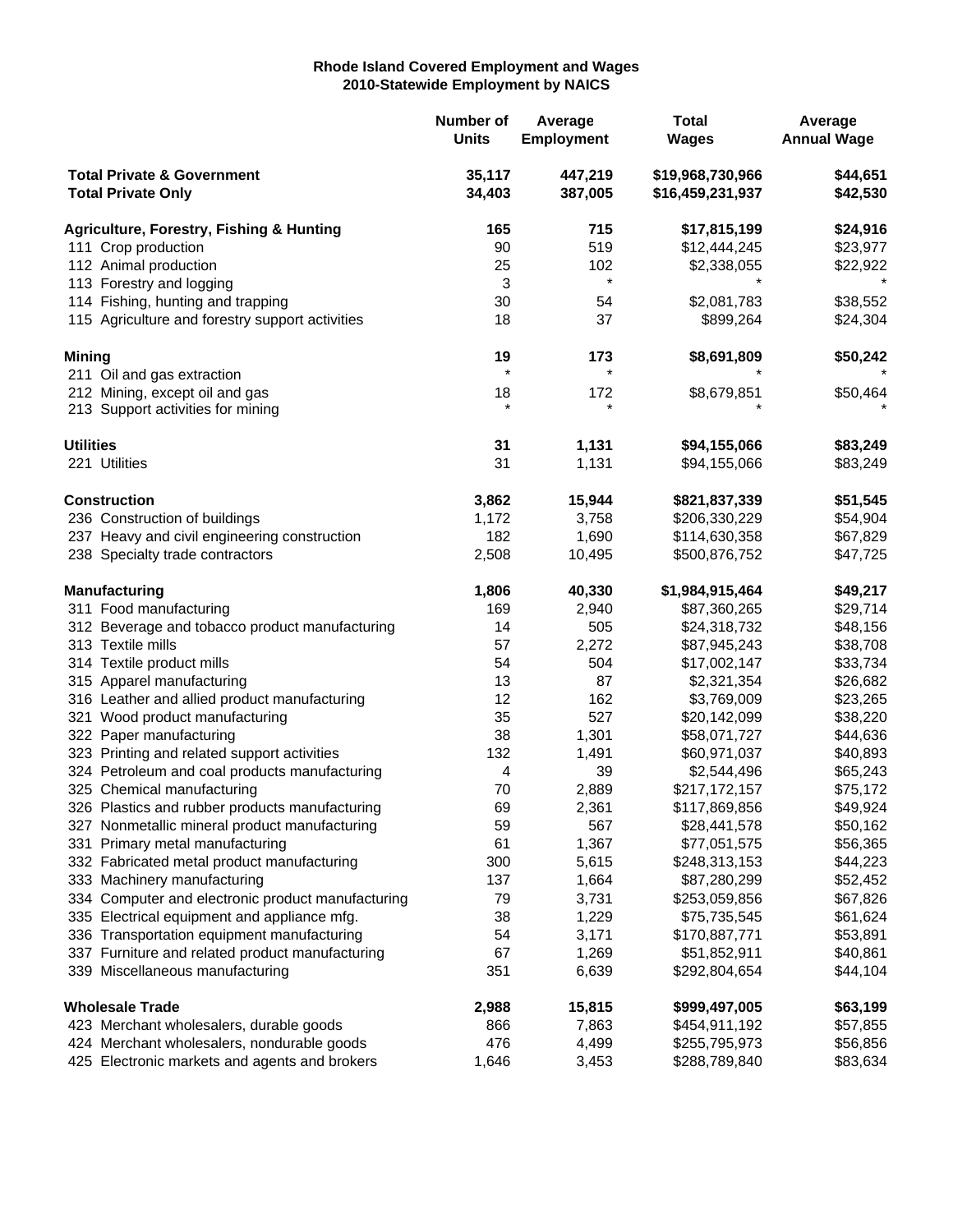## **Rhode Island Covered Employment and Wages 2010-Statewide Employment by NAICS**

|                                              |                                                             | Number of<br><b>Units</b> | Average<br><b>Employment</b> | <b>Total</b><br><b>Wages</b> | Average<br><b>Annual Wage</b> |
|----------------------------------------------|-------------------------------------------------------------|---------------------------|------------------------------|------------------------------|-------------------------------|
| <b>Retail Trade</b>                          |                                                             | 3,864                     | 46,879                       | \$1,268,492,380              | \$27,059                      |
|                                              | 441 Motor vehicle and parts dealers                         | 404                       | 4,992                        | \$212,382,804                | \$42,545                      |
|                                              | 442 Furniture and home furnishings stores                   | 183                       | 1,122                        | \$34,328,868                 | \$30,596                      |
|                                              | 443 Electronics and appliance stores                        | 160                       | 1,037                        | \$40,624,046                 | \$39,175                      |
|                                              | 444 Building material and garden supply stores              | 230                       | 3,642                        | \$115,562,109                | \$31,730                      |
|                                              | 445 Food and beverage stores                                | 690                       | 11,689                       | \$251,413,804                | \$21,509                      |
|                                              | 446 Health and personal care stores                         | 344                       | 5,771                        | \$209,123,684                | \$36,237                      |
|                                              | 447 Gasoline stations                                       | 320                       | 1,831                        | \$35,971,685                 | \$19,646                      |
|                                              | 448 Clothing and clothing accessories stores                | 503                       | 4,615                        | \$80,641,634                 | \$17,474                      |
|                                              |                                                             | 226                       | 1,578                        |                              |                               |
|                                              | 451 Sporting goods, hobby, book and music stores            |                           |                              | \$27,830,715                 | \$17,637                      |
|                                              | 452 General merchandise stores                              | 139                       | 6,447                        | \$139,810,440                | \$21,686                      |
|                                              | 453 Miscellaneous store retailers<br>454 Nonstore retailers | 446<br>224                | 2,546<br>1,609               | \$53,589,503<br>\$67,213,088 | \$21,049<br>\$41,773          |
|                                              | <b>Transportation &amp; Warehousing</b>                     | 705                       | 8,711                        | \$317,024,632                | \$36,394                      |
|                                              | 481 Air transportation                                      | 25                        | 353                          | \$13,390,365                 | \$37,933                      |
|                                              | 482 Rail transportation                                     | 1                         | $\star$                      |                              |                               |
|                                              | 483 Water transportation                                    | 9                         | 188                          | \$6,950,039                  | \$36,968                      |
|                                              | 484 Truck transportation                                    | 288                       | 1,946                        | \$87,743,671                 | \$45,089                      |
|                                              | 485 Transit and ground passenger transportation             | 99                        | 2,235                        | \$48,921,695                 | \$21,889                      |
|                                              | 486 Pipeline transportation                                 | 4                         |                              |                              |                               |
|                                              | 487 Scenic and sightseeing transportation                   | 44                        | 184                          | \$4,615,825                  | \$25,086                      |
|                                              | 488 Support activities for transportation                   | 143                       | 1,058                        | \$41,269,462                 | \$39,007                      |
|                                              | 491 Postal service                                          | 0                         | 0                            | \$0                          |                               |
|                                              |                                                             | 72                        | 1,623                        | \$65,491,234                 | \$0<br>\$40,352               |
|                                              | 492 Couriers and messengers<br>493 Warehousing and storage  | 23                        | 1,069                        | \$44,983,987                 | \$42,080                      |
|                                              | <b>Information</b>                                          | 744                       | 9,989                        | \$612,732,863                | \$61,341                      |
|                                              | 511 Publishing industries, except Internet                  | 240                       | 2,150                        | \$138,976,117                | \$64,640                      |
|                                              | 512 Motion picture and sound recording industries           | 105                       | 812                          | \$26,854,176                 | \$33,072                      |
|                                              | 515 Broadcasting, except Internet                           | 32                        | 655                          | \$33,684,413                 | \$51,427                      |
|                                              | 516 Internet publishing and broadcasting                    |                           |                              |                              | \$0                           |
|                                              | 517 Telecommunications                                      | 176                       | 2,918                        | \$209,184,363                | \$71,688                      |
|                                              | 518 ISPs, search portals, and data processing               | 98                        | 2,918                        | \$186,586,260                | \$63,943                      |
|                                              | 519 Other information services                              | 95                        | 535                          | \$17,447,534                 | \$32,612                      |
|                                              | <b>Finance &amp; Insurance</b>                              | 1,573                     | 23,406                       | \$1,719,181,495              | \$73,450                      |
|                                              | 521 Monetary authorities - central bank                     | 0                         | 0                            | \$0                          | \$0                           |
|                                              | 522 Credit intermediation and related activities            | 578                       | 9,987                        | \$527,107,367                | \$52,779                      |
|                                              | 523 Securities, commodity contracts, investments            | 278                       | 4,237                        | \$588,656,012                | \$138,932                     |
|                                              | 524 Insurance carriers and related activities               | 685                       | 9,041                        | \$593,555,111                | \$65,651                      |
|                                              | 525 Funds, trusts, and other financial vehicles             | 34                        | 141                          | \$9,863,005                  | \$69,950                      |
|                                              | <b>Real Estate, Rental &amp; Leasing</b>                    | 1,087                     | 5,632                        | \$211,895,731                | \$37,624                      |
|                                              | 531 Real estate                                             | 856                       | 4,074                        | \$157,868,618                | \$38,750                      |
|                                              | 532 Rental and leasing services                             | 221                       | 1,502                        | \$48,633,833                 | \$32,379                      |
|                                              | 533 Lessors of nonfinancial intangible assets               | 10                        | 56                           | \$5,393,280                  | \$96,309                      |
| <b>Professional &amp; Technical Services</b> |                                                             | 4,153                     | 20,879                       | \$1,333,353,383              | \$63,861                      |
|                                              | 541 Professional and technical services                     | 4,153                     | 20,879                       | \$1,333,353,383              | \$63,861                      |
|                                              | <b>Management of Companies &amp; Enterprise</b>             | 232                       | 9,327                        | \$944,269,311                | \$101,240                     |
|                                              | 551 Management of companies and enterprises                 | 232                       | 9,327                        | \$944,269,311                | \$101,240                     |